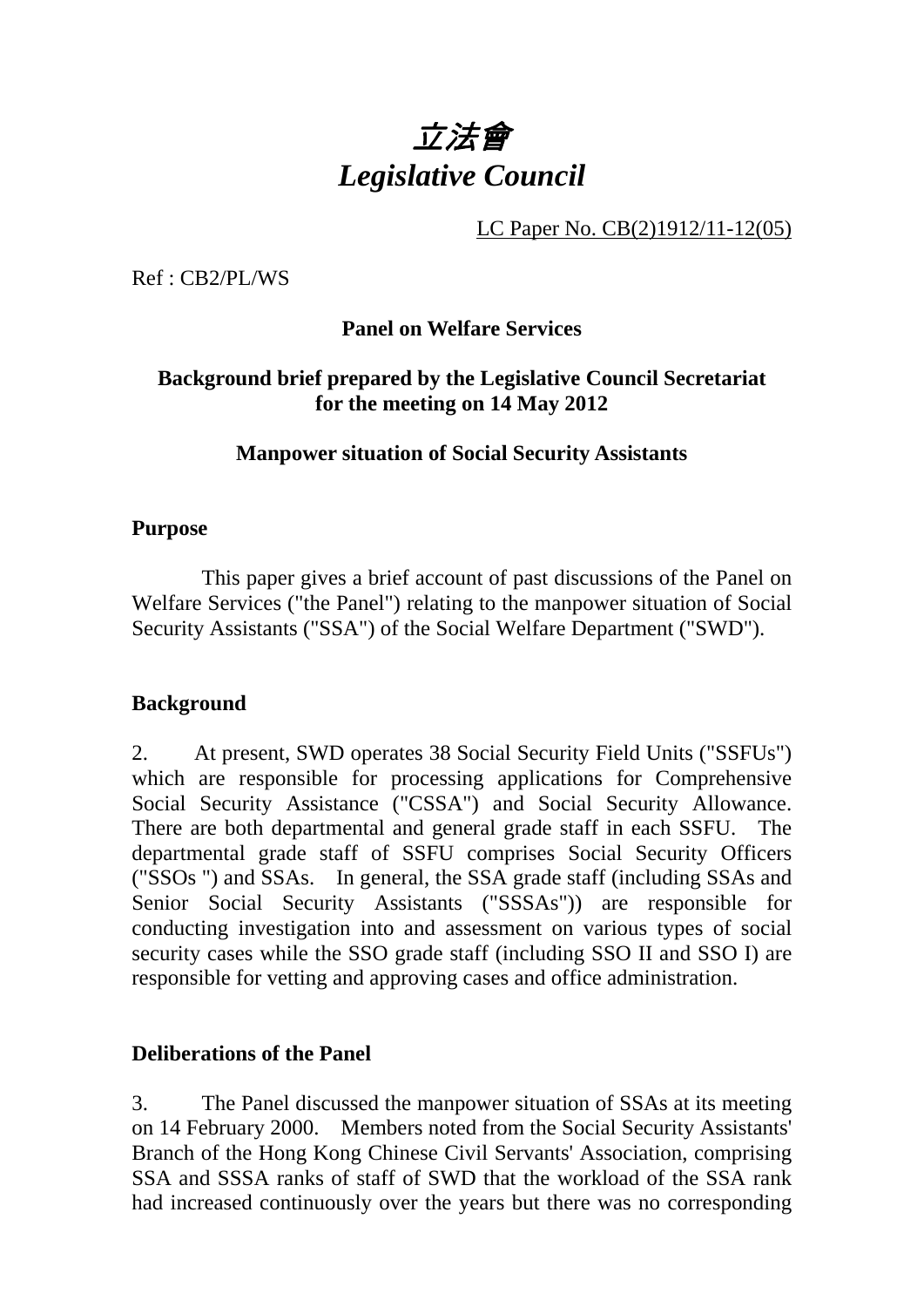increase in its manpower, resulting in tremendous increase in work pressure on staff and undermining the quality of service delivery to CSSA applicants and recipients.

4. The Administration advised that to meet the increasing number of CSSA applications and cases, SWD had been providing additional staff to SSFUs. The establishment of the SSA grade was expanded by 63% from 623 post in 1995-1996 to 1,013 in 1999-2000. The provision of additional staff was meant for implementing a new Support for Self-reliance Scheme to provide assistance for unemployed CSSA applicants, strengthening investigation to combat fraud and meeting increase in caseload. alleviate the work pressure of the SSA grade staff, a number of work easement measures had been introduced, such as streamlining and prioritizing work procedures and re-distributing duties among different grades of staff. The Administration further advised that an overall review of the manning requirement of the SSFUs would be conducted following the implementation of the new Computerized Social Security System in October 2000, which aimed at simplifying work process and enhancing service quality and alleviating the work pressure on the SSA staff.

5. At the meeting on 17 March 2008 when the Panel discussed the staffing proposal to create one permanent post of Assistant Director (Social Security) in SWD to oversee the social security portfolio and to head the Social Security Branch in SWD, some members took the view that apart from strengthening the directorate support in SWD, the Administration should critically examine the overall staffing position of the Social Security Branch. These members urged the Administration to review the terms of employment of Non-civil Service Contract ("NCSC") staff of SSA in SWD, and convert these positions into civil service posts taking into account the operational needs.

6. The Administration advised that there were over 100 NCSC positions of SSA in SWD. The number of civil service posts of SSA created in 2007-2008 and to be created in 2008-2009 would be over 100. Many SSAs on NCSC terms had applied for the posts in the open civil service recruitment and been appointed.

7. In the 2012-2013 draft Estimates of Expenditure, the Administration stated that with the strengthening of the overall manpower and the splitting of a large SSFU into two field units, it was estimated that there would be about 1,350 posts in 39 SSFUs in 2012-2013. Among them, about 980 posts were in the SSA grade. The Administration also stated that in 2011-2012, about 600 SSO grade staff and 1500 SSA grade staff (all on civil service permanent terms) and 25 staff employed on NSCS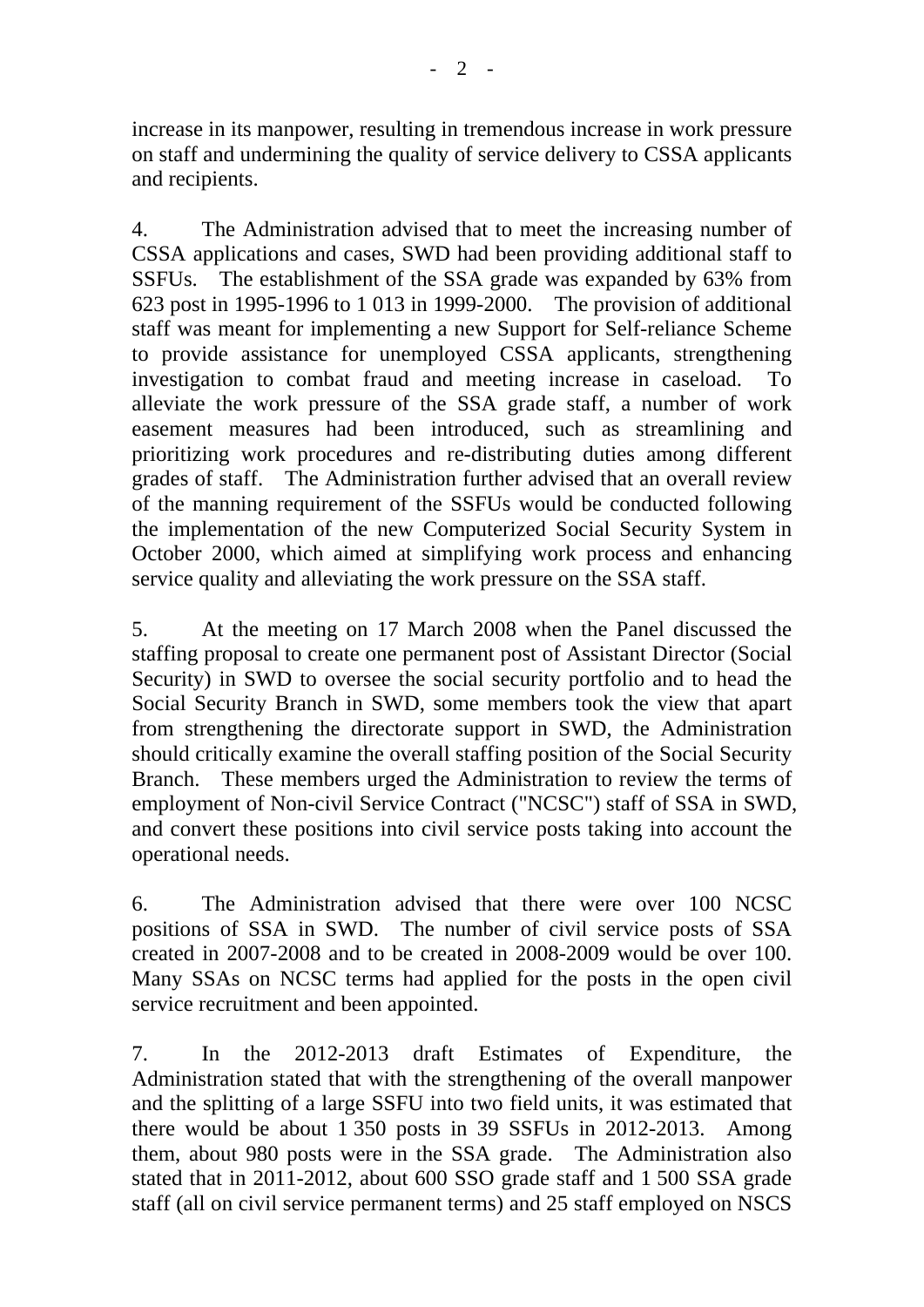attended training programmes on professional knowledge and skills such as investigation and verification techniques, legal knowledge, customer service and communication skills.

## **Latest development**

8. The Social Security Assistants' Branch of the Hong Kong Chinese Civil Servants' Association has commissioned the Hong Kong Polytechnic University to conduct a survey on the working conditions and work pressure of the SSA rank in SWD, and the results were released in February 2012. The survey findings were highlighted in the Association's letter dated 15 February 2012 and were issued to members vide LC Paper No. CB(2)1217/11-12(01).

## **Relevant papers**

9. A list of the relevant papers on the Legislative Council website is in the **Appendix**.

Council Business Division 2 Legislative Council Secretariat 8 May 2012